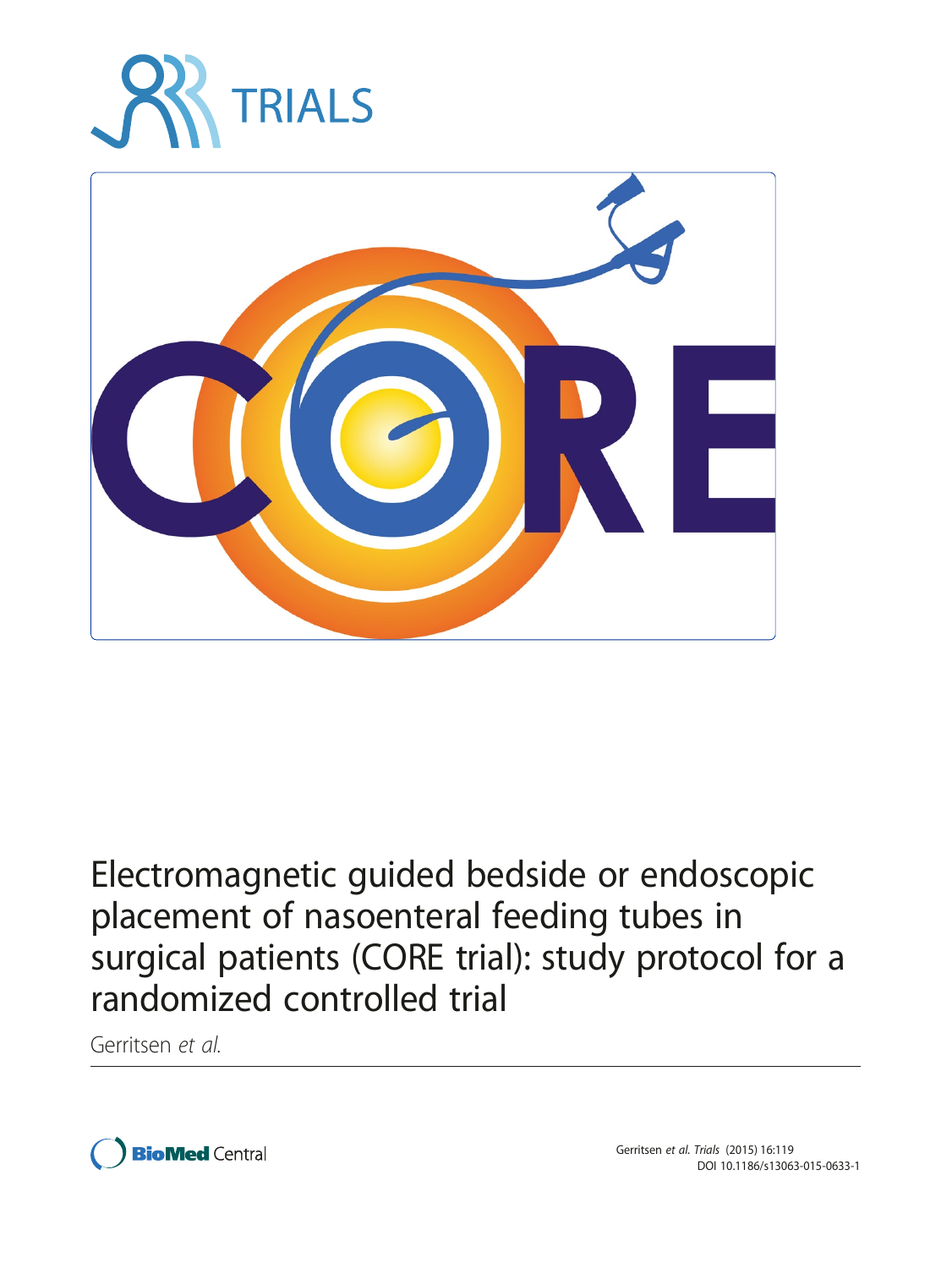# **STUDY PROTOCOL CONSUMING THE CONSUMING OPEN ACCESS**



# Electromagnetic guided bedside or endoscopic placement of nasoenteral feeding tubes in surgical patients (CORE trial): study protocol for a randomized controlled trial

Arja Gerritsen<sup>1,2</sup>, Thijs de Rooij<sup>1</sup>, Marcel G Dijkgraaf<sup>3</sup>, Olivier R Busch<sup>1</sup>, Jacques J Bergman<sup>4</sup>, Dirk T Ubbink<sup>1</sup> , Peter van Duijvendijk<sup>5</sup>, G Willemien Erkelens<sup>6</sup>, I Quintus Molenaar<sup>2</sup>, Jan F Monkelbaan<sup>7</sup>, Camiel Rosman<sup>8</sup> , Adriaan C Tan<sup>9</sup>, Philip M Kruyt<sup>10</sup>, Dirk Jan Bac<sup>11</sup>, Elisabeth M Mathus-Vliegen<sup>4</sup> and Marc G Besselink<sup>1\*</sup>

# Abstract

Background: Gastroparesis is common in surgical patients and frequently leads to the need for enteral tube feeding. Nasoenteral feeding tubes are usually placed endoscopically by gastroenterologists, but this procedure is relatively cumbersome for patients and labor-intensive for hospital staff. Electromagnetic (EM) guided bedside placement of nasoenteral feeding tubes by nurses may reduce patient discomfort, workload and costs, but randomized studies are lacking, especially in surgical patients. We hypothesize that EM guided bedside placement of nasoenteral feeding tubes is at least as effective as endoscopic placement in surgical patients, at lower costs.

Methods/Design: The CORE trial is an investigator-initiated, parallel-group, pragmatic, multicenter randomized controlled non-inferiority trial. A total of 154 patients admitted to gastrointestinal surgical wards in five hospitals, requiring nasoenteral feeding, will be randomly allocated to undergo EM guided or endoscopic nasoenteral feeding tube placement. Primary outcome is reinsertion of the feeding tube, defined as the insertion of an endoscope or tube in the nose/mouth and esophagus for (re)placement of the feeding tube (e.g. after failed initial placement or dislodgement or blockage of the tube). Secondary outcomes include patient-reported outcomes, costs and tube (placement) related complications.

**Discussion:** The CORE trial is designed to generate evidence on the effectiveness of EM guided placement of nasoenteral feeding tubes in surgical patients and the impact on costs as compared to endoscopic placement. The trial potentially offers a strong argument for wider implementation of this technique as method of choice for placement of nasoenteral feeding tubes.

**Trial registration:** Dutch Trial Register: [NTR4420,](http://www.trialregister.nl/trialreg/admin/rctview.asp?TC=4420) date registered 5-feb-2014

Keywords: Nasoenteral feeding, Post-pyloric feeding, Feeding tubes, Enteral feeding, Enteral nutrition, Electromagnetic guidance, Endoscopy, Surgery, Gastroparesis

\* Correspondence: [m.g.besselink@amc.nl](mailto:m.g.besselink@amc.nl) <sup>1</sup>

Department of Surgery, Academic Medical Center, PO Box 22660, 1100 DD Amsterdam, the Netherlands

Full list of author information is available at the end of the article



© 2015 Gerritsen et al.; licensee BioMed Central. This is an Open Access article distributed under the terms of the Creative Commons Attribution License [\(http://creativecommons.org/licenses/by/4.0\)](http://creativecommons.org/licenses/by/4.0), which permits unrestricted use, distribution, and reproduction in any medium, provided the original work is properly credited. The Creative Commons Public Domain Dedication waiver [\(http://creativecommons.org/publicdomain/zero/1.0/](http://creativecommons.org/publicdomain/zero/1.0/)) applies to the data made available in this article, unless otherwise stated.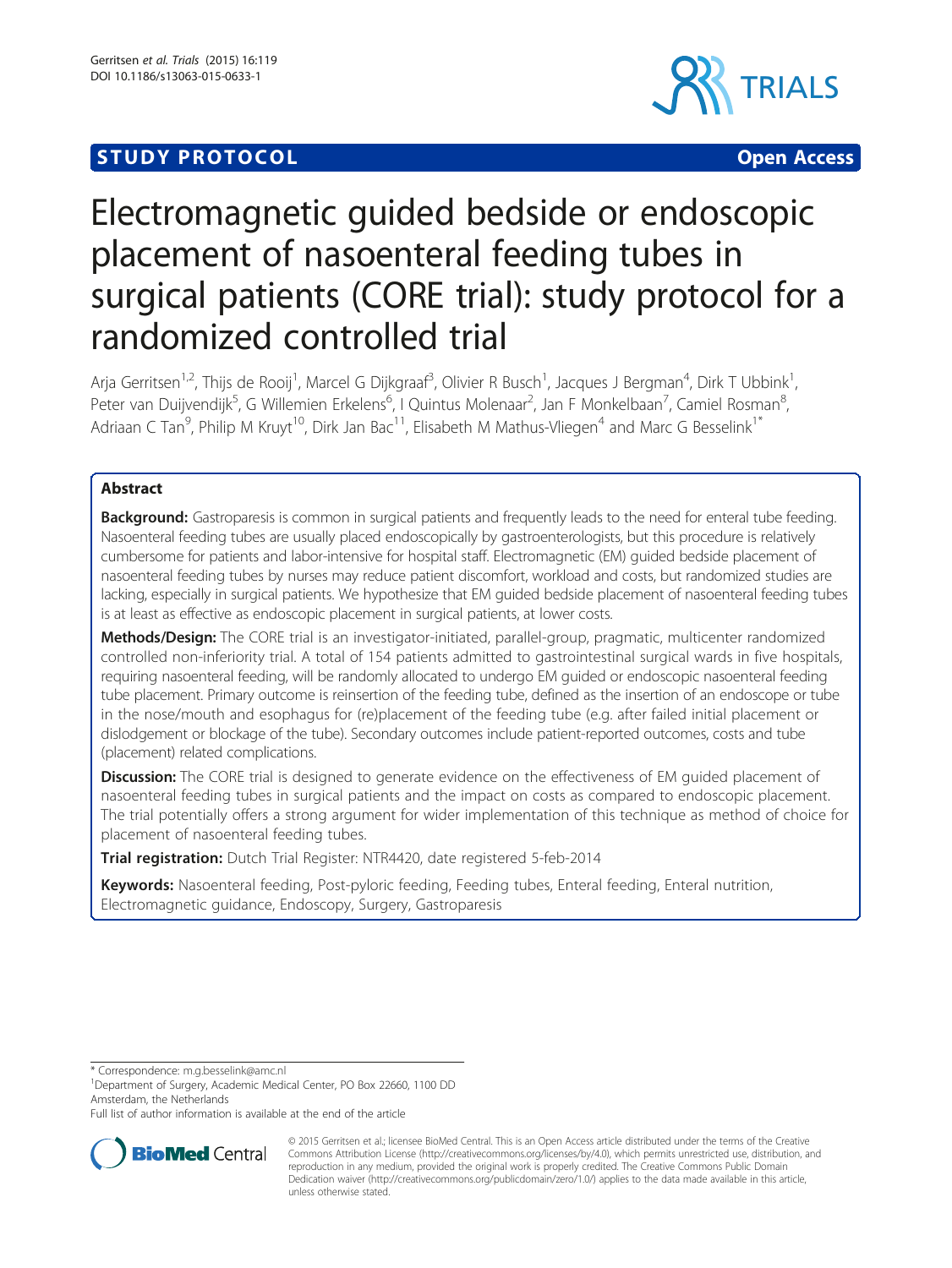# Background

Gastroparesis, or delayed gastric emptying, occurs in approximately 2% of surgical patients [\[1,2](#page-8-0)]. It is caused by the disease itself, an operation, postoperative complications such as intra-abdominal infection, or concomitant underlying diseases such as diabetes. Patients suffering from gastroparesis do not tolerate a normal diet and may eventually become malnourished, which negatively affects clinical outcomes [[3-5](#page-8-0)]. Therefore, in patients who are not able to achieve at least 50% of their daily required caloric intake for several consecutive days, it is common practice to place a nasoenteral feeding tube to deliver enteral nutrition. Parenteral nutrition is only used when enteral nutrition is contraindicated, not feasible or not sufficient in delivering nutrient needs, as parenteral nutrition has shown to be associated with an increase in infectious complications and higher costs [\[6](#page-8-0)].

Nasoenteral feeding tube placement can be challenging, especially in patients with gastroparesis. Blind placement is usually unsuccessful and may lead to complications such as pneumothorax and pneumonia due to inadvertent placement in the bronchus in over 2% of placement attempts [\[7](#page-8-0)].

Therefore, nasoenteral feeding tubes are usually placed endoscopically, regularly followed by abdominal radiography to confirm a correct position of the tube. Endoscopic feeding tube placement requires fasting and patient transportation between the clinical ward, endoscopy and radiology departments. The procedure is also relatively expensive as it has to be performed by a gastroenterologist and one or two endoscopy nurses.

Hence, both patients and hospital staff perceive endoscopic tube placement as uncomfortable and cumbersome. Furthermore, patients may need several repeated procedures during hospital admission. We noticed a 34% dislodgement rate of nasoenteral feeding tubes within the first week after placement [\[8](#page-8-0)]. Some 50% of these dislodged tubes require replacement, which not only leads to additional discomfort for the patient and temporary decrease in caloric intake, but also to an increased workload for nursing and medical staff, and additional costs.

Electromagnetic (EM) guided placement of nasoenteral feeding tubes is suggested to be less discomforting to the patient and seems cost-saving compared with endoscopy, as it can be performed on the clinical ward at the patient's bedside by a specialized nurse. Confirmation of the tube's position on an abdominal radiograph is unnecessary and repositioning of a tube that has dislodged into the stomach can be done with the stylet without the need for a fully repeated procedure [[9-12](#page-8-0)]. Implementation of this technique requires training of nurses (e.g. a full-day training session, ideally followed by a number of supervised placement procedures) and purchasing the equipment (\$ 7925) [\[10,13\]](#page-8-0).

A recent systematic review by our group showed that EM guided tube placement in adult patients is not inferior to endoscopic placement regarding efficacy and safety in patients with normal upper gastrointestinal (GI) anatomy [\[14](#page-8-0)]. Success rates were similar and only minor complications such as epistaxis and dislodgement or blockage of the tube were reported. However, the available evidence is of moderate quality and lacks data on patient-reported outcomes and costs. Moreover, studies in surgical patients, especially those with an altered upper GI anatomy after surgery, are scarce. In our previous retrospective cohort study, EM guided placement was successful in 58% of patients with an altered upper GI anatomy, which seems low, but may be acceptable given the potential benefits for the patient [\[15\]](#page-8-0). A welldesigned pragmatic, multicenter, randomized controlled trial is therefore needed to assess the true effectiveness and benefits of EM guided nasoenteral feeding tube placement in the surgical population.

The aim of the CORE trial is to determine the effectiveness of EM guided bedside placement as compared to endoscopic placement of a nasoenteral feeding tube in surgical patients requiring nasoenteral feeding.

# **Methods**

#### Design

The CORE trial is an investigator-initiated, parallelgroup, pragmatic, multicenter, randomized controlled non-inferiority trial. Patients will be randomly allocated to undergo EM guided or endoscopic nasoenteral feeding tube placement.

# Study population

All adult patients admitted to the gastrointestinal surgical wards in one of the five participating centers with an indication for post-pyloric enteral nutrition will be assessed for eligibility, regardless of the reason for admission (e.g. surgical procedures or conditions not requiring surgery).

# Inclusion criteria

Inclusion criteria are: admission to a gastrointestinal surgical ward; need for post-pyloric enteral nutrition via nasoenteral feeding tube as indicated by the treating physician and/or consulting dietitian (e.g. because of severe gastroparesis/gastric stasis not responding to prokinetics, intolerance of oral feeding due to gastroduodenal inflammation, postprandial pain or passage disorder due to swelling or outside pressure onto the duodenum or proximal enteric fistulae); and written informed consent.

#### Exclusion criteria

Exclusion criteria are: age < 18 years; presence of a contraindication for enteral feeding; presence of a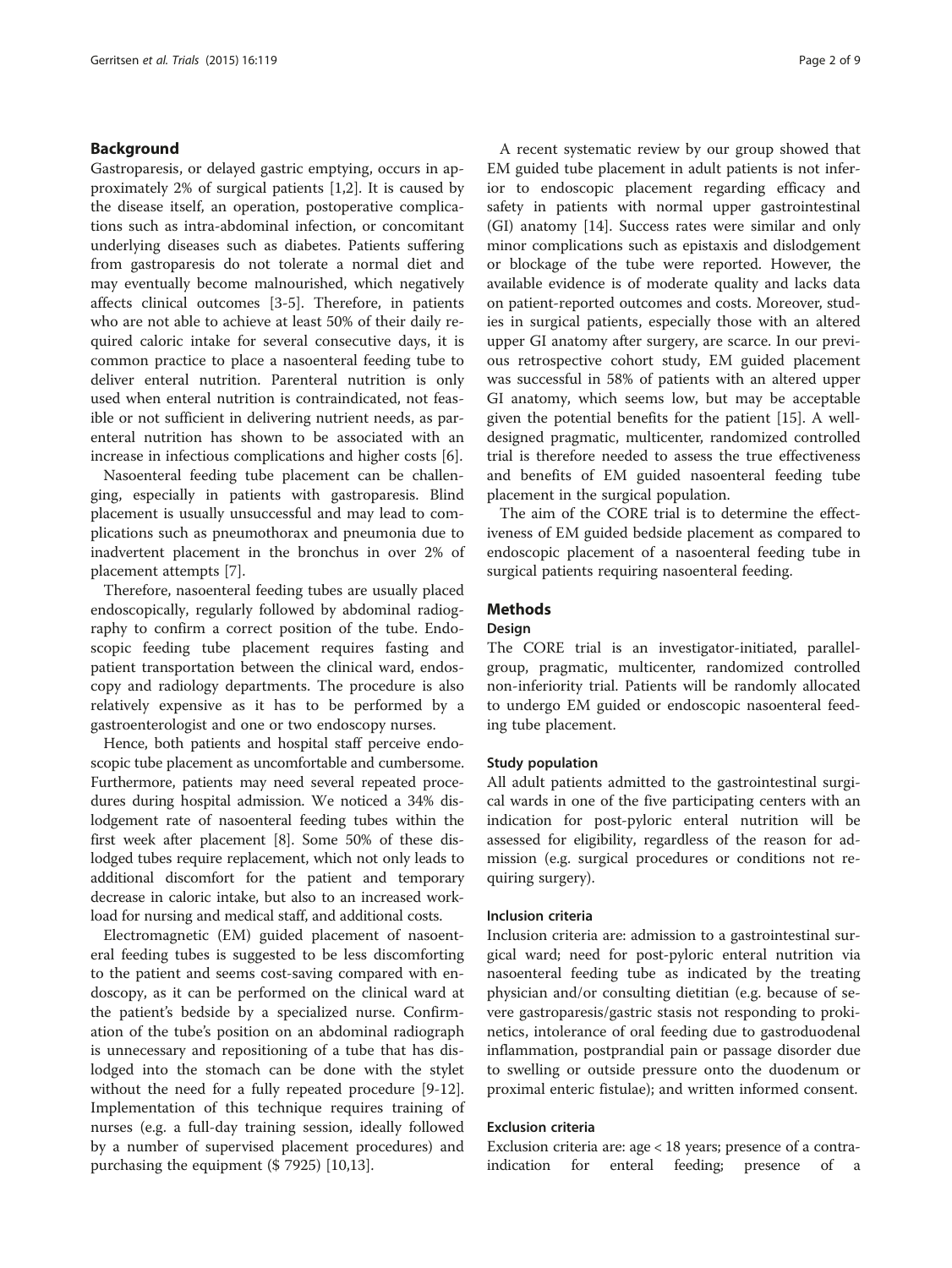contraindication for EM guided placement (i.e. a history of esophageal varices, upper GI stenosis or obstruction, recent (<30 days) esophagectomy, or the presence of an implanted medical device that may be affected by the electromagnetic field of the EM guided system or vice versa (except for pacemakers and defibrillators) and necessity for tube placement during weekends or holidays.

#### Randomization

Eligible patients will be recruited on the clinical ward by the principal investigators or a designated substitute. After obtaining informed consent, patients will be randomized centrally by the study coordinator using an online randomization module (Clinical Research Unit, Academic Medical Center, Amsterdam, the Netherlands) in a 1:1 ratio between EM guided and endoscopic tube placement (Figure 1).

Randomization will be stratified by center to balance differences in general treatment regimens between hospitals and according to the presence of an altered upper GI (esophageal, gastric or duodenal) anatomy after previous surgery. Randomization is balanced for the presence of an altered upper GI anatomy because an altered anatomy might hamper feeding tube placement and decrease success rates. Permuted-block allocation is used to provide treatment allocation in equal proportions.

The block size will be subject to random variation and concealed to all investigators involved in the study.

Blinding of patients and caregivers was considered practically unfeasible given the obvious differences between the two methods of tube placement (e.g. bedside placement or placement in the endoscopy department). Moreover, the primary outcome (reinsertion of an endoscope of tube) is sufficiently objective to minimize any potential risk of measurement bias. Feeding tubes are reinserted when oral intake is less than 50% of the patient's daily required caloric intake. This decision will be made by the treating physician, whenever possible after consulting a dietitian.

# Group A: Electromagnetic guided nasoenteral feeding tube placement

The feeding tube (Corflo® nasojejunal feeding tube, Corpak Medsystems, Wheeling, Ill, US) is placed by a trained nurse at the patient's bedside on the clinical ward, with the patient in a supine position. If a nasogastric decompression tube is in place, it is advised, but not mandatory, to empty the stomach and remove the nasogastric tube before proceeding. Preprocedural fasting is not required. By using an electromagnetic transmitting stylet, the nurse can follow the path of the tip of the feeding tube on a monitor screen (Cortrak® Enteral Access System, Corpak Medsystems,

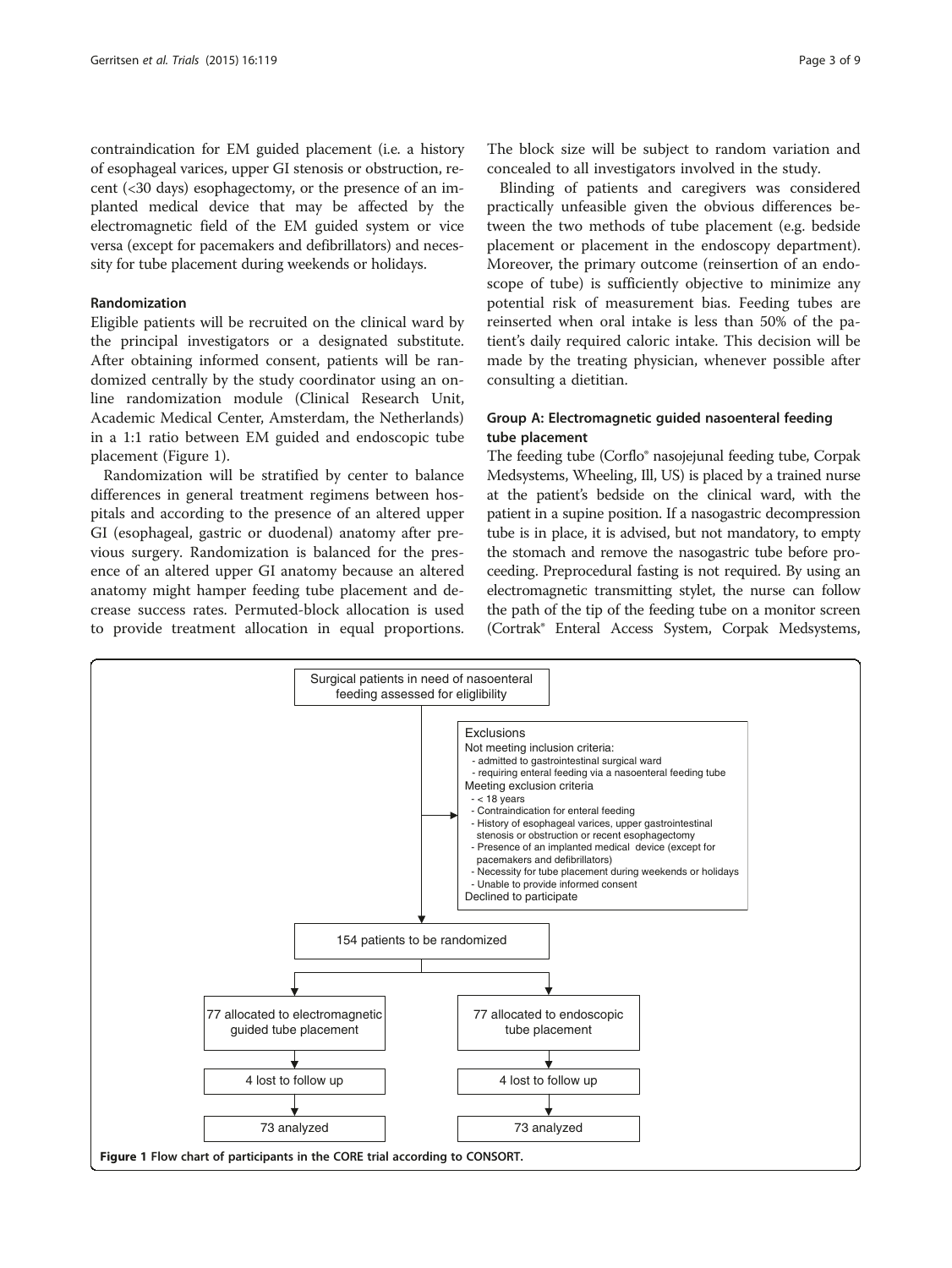Wheeling, Ill, US) (Figure 2). The stylet at the tip of the feeding tube transmits its signal to a receiver unit placed at the patient's epigastric region. Both the stylet and the receiver unit are attached by a cable to the monitor unit, which provides a graphic display of the feeding tube tip location and the followed track. In the anterior view, the tube can be followed on its way through the esophagus, stomach, duodenum, and jejunum. In the depth cross-section, the passage of the tube from the pylorus into the duodenal bulb and the second part of the duodenum can be seen. The tube is advanced to a post-pyloric position, preferably near or beyond the duodenojejunal flexure. Adequate positioning is assessed by the path of the tube on the screen. Subsequently, the transmitting stylet is removed from the feeding tube. Finally, the tube is secured to the nostrils with tape. Abdominal radiographs are not used, as the Cortrak® Enteral Access System was shown to correlate with abdominal radiography in 99.5% of cases and is cleared by the Food and Drug Administration (FDA) for feeding tube placement confirmation [\[9,11\]](#page-8-0). The stylet is kept at the patient's bedside in case repositioning of the nasoenteral tube is required. The procedure is abandoned if the tip of the tube has not passed the pylorus after 30 minutes. In case of failure of EM guided placement, patients allocated to EM guided bedside placement will undergo endoscopic placement. According to the intention-to-treat principles these patients will be analyzed in the EM guided group.



Group B: Endoscopic nasoenteral feeding tube placement Endoscopy is performed by trained gastroenterologists (or supervised gastroenterologists in training) assisted by one or two endoscopy nurses in the endoscopy department. Patients fast from midnight but clear fluids are allowed up to 3 hours before the procedure. Conscious sedation is used if indicated (e.g. requested by the patient). A nasal or oral endoscope is introduced into the duodenum or jejunum. According to the gastroenterologist's preference, the feeding tube is either pulled along with the endoscope, advanced through the endoscope or advanced over a guide wire and placed as far as possible in the duodenum or jejunum. Finally, the tube is secured to the nostrils with tape. Within 3 hours after tube placement, an abdominal radiograph is performed and reviewed by an independent radiologist who is not involved in the study. In case of incorrect feeding tube placement, repeat endoscopic tube placement is performed. In case of second placement failure, the study is terminated for that patient and an alternative feeding strategy (but not EM guided placement) is used according to the preference of the treating physician.

# General treatment regimen

After confirmation of the correct position of the feeding tube, enteral nutrition is initiated and increased to the required amount as advised by the treating physicians, whenever possible after consulting a dietitian. The dietitian can advise on a schedule for the resumption of oral feeding during enteral nutrition. When enteral nutrition is no longer indicated (i.e. oral intake exceeding 50% of the patient's daily required caloric intake with an upward trend), it is ceased and the feeding tube is removed. These decisions are not influenced by the method by which the enteral feeding tube was placed.

In patients with symptoms of dislodgement (e.g. nausea, vomiting or reflux of tube feeding via the nasogastric tube), dislodgement of the nasoenteral feeding tube will be confirmed on abdominal radiograph or Cortrak® monitor (by reinsertion of the stylet). In patients with blockage of the tube (i.e. inability to pass tube feeding through the tube), an attempt will be made to resolve the clogging by flushing of the tube with water or acetylcysteine. In case of confirmed dislodgement or irreversible blockage of the tube, replacement (or repositioning if possible) will be performed with the allocated technique, except after conversion from EM guidance to endoscopy after failed initial EM guided placement. Prokinetic agents (e.g. metoclopramide or erythromycin) can be used according to the preference of the treating physician.

Patients are discharged when considered appropriate by the treating team. In select cases, patients can be discharged with the feeding tube in situ to continue enteral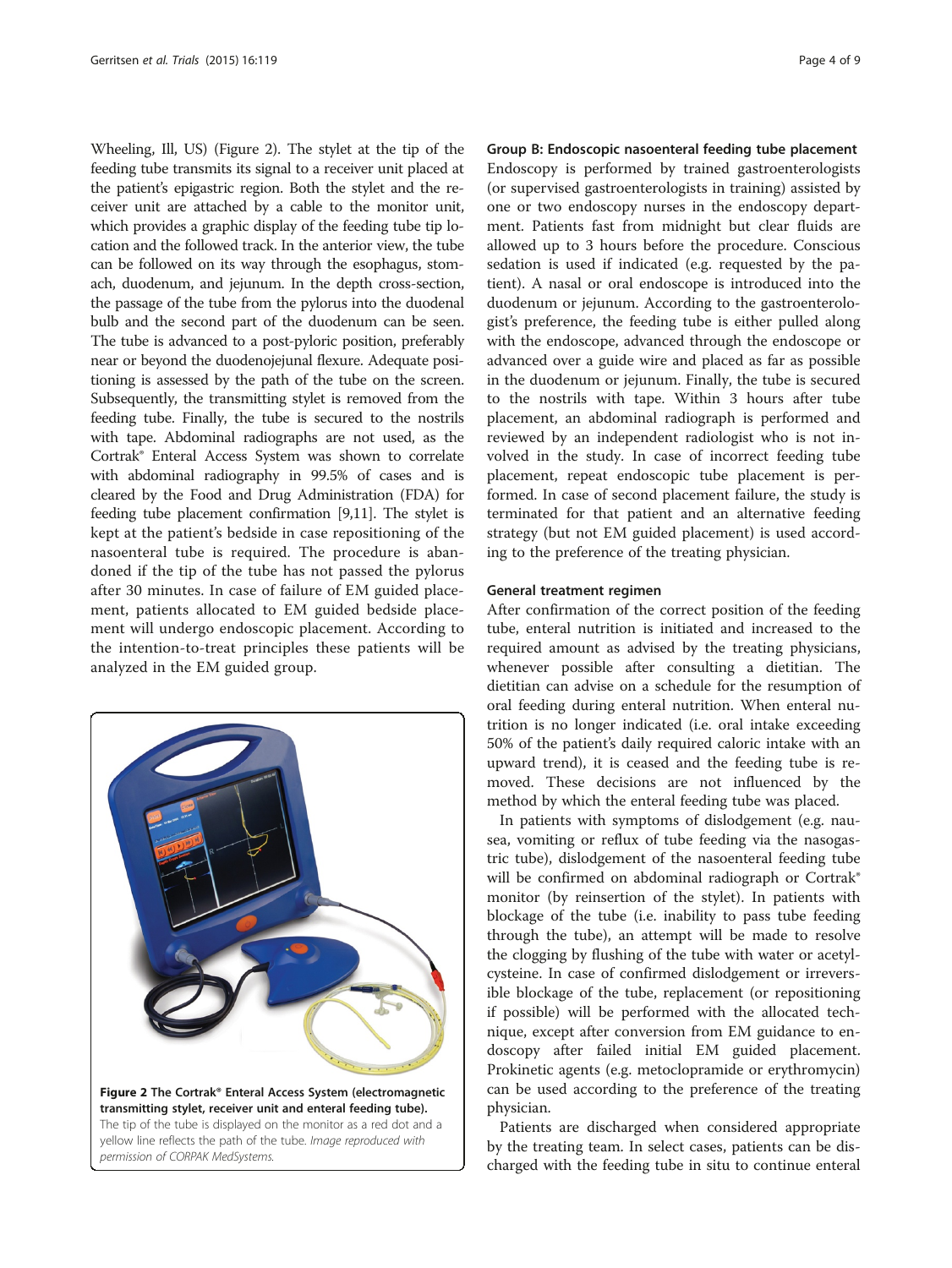nutrition at home or a nursing home. In such cases, the care for enteral nutrition is taken over by (nursing) homecare. Any problems with the tube are taken care of in the outpatient clinic for as far as possible.

#### Primary outcome

The primary outcome is the need for reinsertion of the feeding tube, defined as the insertion of an endoscope or tube in the nose/mouth and esophagus for (re)placement of the feeding tube. This outcome reflects the feasibility of the technique itself as well as the need for repeated procedures due to tube-related complications. Tubes will be reinserted when there is an ongoing indication for enteral feeding (as advised by the consulting dietitian) after initial unsuccessful placement, dislodgement or blockage of the tube. Endoscopic placement after failed initial EM guided attempt (crossover) is also considered a reinsertion. Repositioning guided by the EM transmitting stylet is not considered a reinsertion as long as the tube has not left the stomach/esophagus.

# Secondary outcomes

EM guided placement of a nasoenteral feeding tube is hypothesized to be less discomforting to the patient compared to endoscopic placement, at lower costs. Secondary outcomes therefore include: patient-reported outcomes (e.g. pain, discomfort, and total burden) and costs of both tube placement procedures. The costs will include the direct and indirect medical costs of initial tube placement (including personnel, materials, sedation, equipment and transport), tube related complications, diagnostic investigations, and feeding related interventions.

Other secondary outcomes are: the success rate of tube placement; duration of the tube placement procedure; time between physician order and tube placement and start of feeding; time to reach the feeding goal; all feeding related interventions (including EM guided repositioning without reinsertion of the tube) with corresponding indication; duration of tube stay; tube (placement) related complications (such as dislodgement, blockage, epistaxis, aspiration); use of parenteral nutrition; length of hospital stay; and in-hospital mortality (see Table 1 for definitions).

# Data collection and follow-up

Clinical data with regard to baseline characteristics and outcomes will be collected during hospital admission using written standardized case report forms (CRFs) (Figure [3\)](#page-6-0). The CRFs will be completed by the local treating physicians or the study coordinator. The CRFs will be checked with source data by the primary and/or secondary study coordinator. The utilization of healthcare in terms of direct medical costs of initial tube placement, sedation, tube-related complications, diagnostic investigations, and feeding related interventions will be registered as part of the data collection for the trial.

Patients will be asked to complete a short questionnaire after each tube (re)placement procedure. The questionnaire will consist of a visual analogue scale (VAS) scoring sheet, for the dimensions discomfort, pain, social embarrassment, anxiety, and total burden (comparable to the study by Deutekom et al. [\[16](#page-9-0)]). In addition, patients will also be asked what their advice would be to a friend or colleague in the same situation. Patients randomized to EM guided tube placement with past experiences with endoscopic tube placement and vice versa will additionally be asked for their preference for one or the other tube placement method.

Patients are followed for as long as they are hospitalized and during any outpatient clinic or day-care visit related to the feeding tube (see Additional file [1](#page-8-0) for the time schedule of enrolment, interventions, and assessments).

#### Safety

All physicians involved in the study will be instructed to contact the coordinating investigator in case of mortality or tube (placement) related unexpected adverse events leading to prolonged hospitalization. All severe adverse events that may be related to the feeding tube or placement procedure and all cases of mortality will be reported to the Central Committee on Research involving

| <b>Table 1 Definitions of outcomes</b> |
|----------------------------------------|
|----------------------------------------|

| Outcome                      | <b>Definition</b>                                                                                                                                                                                                                                                                                                                                                                                |
|------------------------------|--------------------------------------------------------------------------------------------------------------------------------------------------------------------------------------------------------------------------------------------------------------------------------------------------------------------------------------------------------------------------------------------------|
| Reinsertion                  | The insertion of an endoscope or tube in the nose/mouth and esophagus for (re) placement of the feeding tube.                                                                                                                                                                                                                                                                                    |
| Repositioning                | Reinsertion of the EM transmitting stylet when the tube has not left the stomach/esophagus.                                                                                                                                                                                                                                                                                                      |
| Dislodgement                 | Any displacement of the feeding tube making continuation of tube feeding unsafe (e.g. because it is delivered into the<br>stomach in the presence of gastroparesis) or impossible (e.g. when the tube has been removed from the patient), confirmed<br>on the Cortrak <sup>®</sup> monitor or abdominal radiograph.                                                                              |
| Blockage                     | The inability to pass tube feeding through the tube whilst it is still in the correct position.                                                                                                                                                                                                                                                                                                  |
| Successful tube<br>placement | The tip of the feeding tube positioned beyond D2 [preferably near the ligament of Treitz (i.e. duodenojejunal flexure)] or in<br>the efferent jejunal limb (in the presence of a gastro- or duodenoenterostomy) on the Cortrak® monitor or abdominal<br>radiograph (depending on the placement method) followed by successful enteral feeding, without signs of feeding entering<br>the stomach. |
| Duration of tube stay        | The number of days that the feeding tube was in its correct position.                                                                                                                                                                                                                                                                                                                            |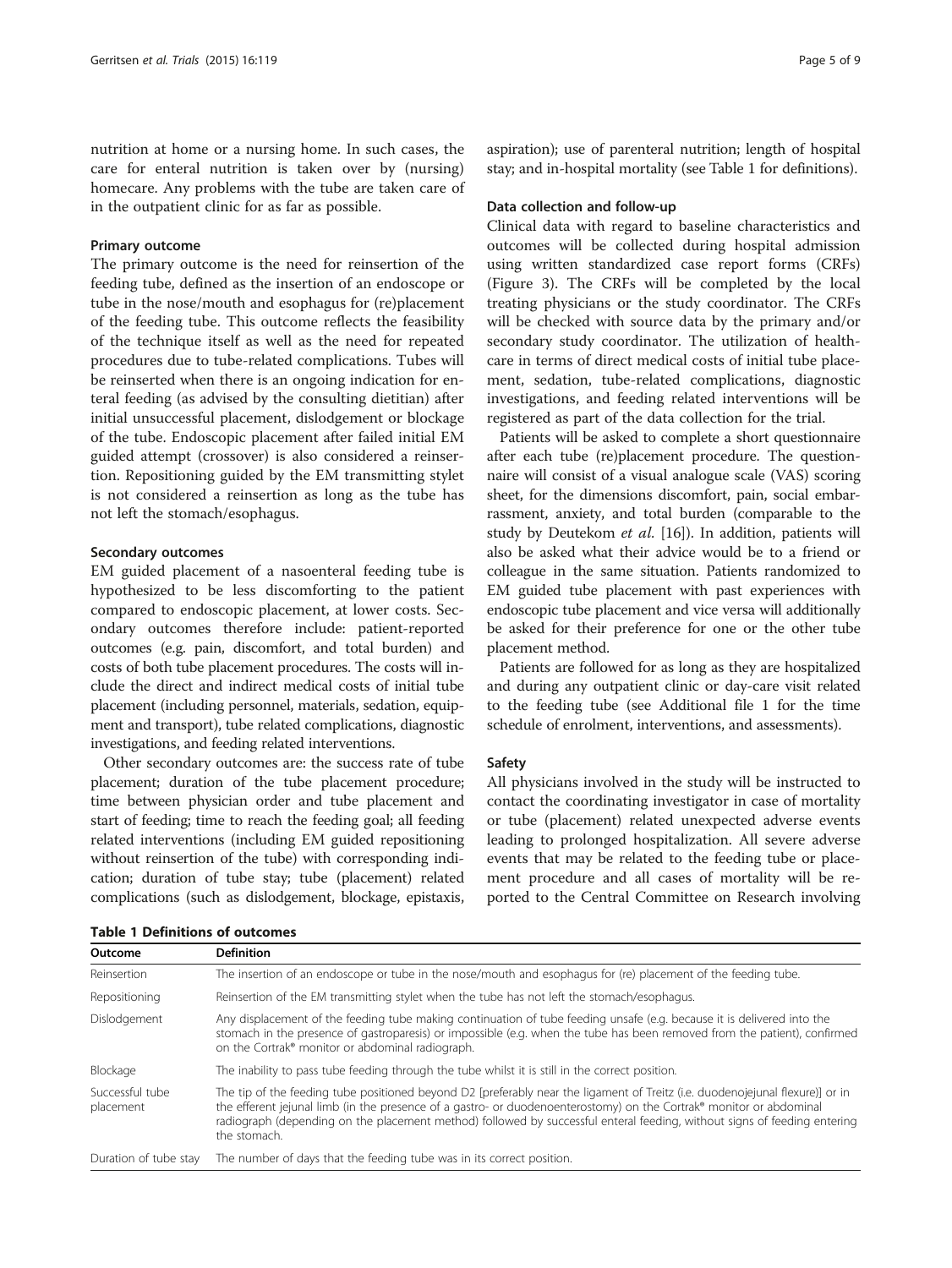<span id="page-6-0"></span>Gerritsen et al. Trials (2015) 16:119 Page 6 of 9



Human Subjects (in Dutch: Centrale Commissie Mensgebonden Onderzoek) and the Institutional Review Board using an online module [[17\]](#page-9-0). Due to the perceived negligible risk associated with participation in this study, monitoring by a Data Safety Monitoring Board is not required according to Dutch legislation.

# Ethics

The study will be conducted according to the principles of the Declaration of Helsinki (59th version, October 2008) and in accordance with the Dutch Medical Research Involving Human Subjects Act (WMO). The independent ethics review board of the Academic Medical Center (Amsterdam, the Netherlands) has approved the study protocol. Secondary approval was obtained from the boards of the Canisius Wilhelmina Hospital,

Gelre Hospital, Hospital Gelderse Vallei, and University Medical Center Utrecht according to the Dutch CCMO External Review Directive 2012 (RET 2012). Written informed consent will be obtained from all participating patients prior to randomization. The trial is registered in the Dutch Trial Register [\(http://www.trialregister.nl/trial](http://www.trialregister.nl/trialreg/index.asp)[reg/index.asp](http://www.trialregister.nl/trialreg/index.asp)) with identification number [NTR4420.](http://www.trialregistry.nl/NTR4420)

# Statistical aspects

#### Sample size calculation

The CORE trial is designed as a non-inferiority trial, hypothesizing that the need for reinsertion of a nasoenteral feeding tube after EM guided placement is at most 10% worse as compared to endoscopic placement.

Sample size is calculated based on data from previous studies and experiences from our pilot study.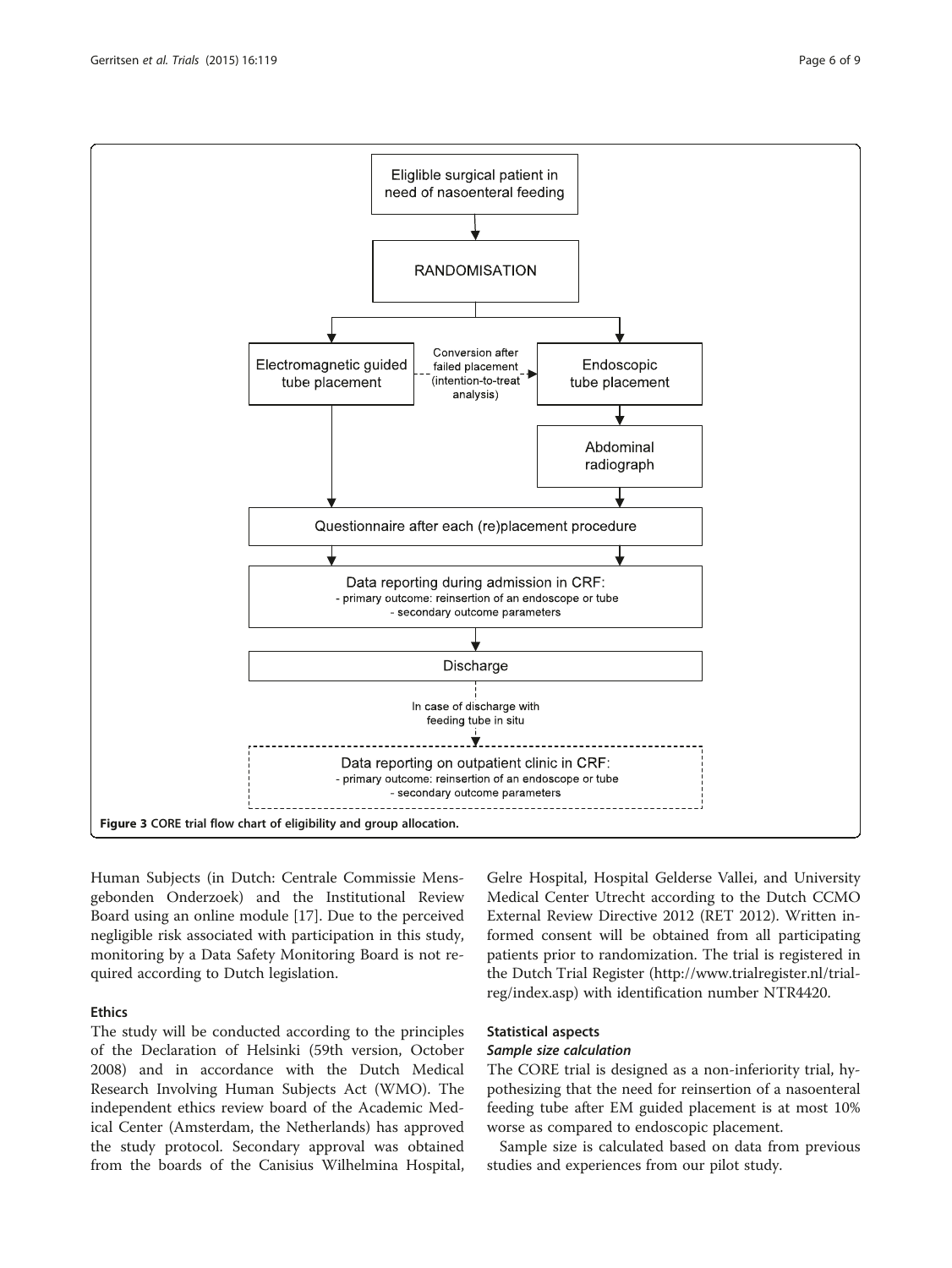Success is defined the absence of the need for reinsertion of an endoscope or tube. We estimate a success rate of 78% in the EM guided group versus 70% in the endoscopic group. When the non-inferiority limit is set at 10%, significance level at 0.05 and power at 80%, the sample size required per study arm is 73 [\[18\]](#page-9-0). Taking into account a 5% loss to follow-up rate (based on previous studies), a total of 154 patients will have to be randomized in this study.

#### Descriptive statistics

For dichotomous data, frequencies will be presented. Continuous data will be presented as means and standard deviations or medians and interquartile ranges, depending on their distribution. Baseline characteristics (all prior to randomization) include: age, sex, body mass index, American Society of Anesthesiologists (ASA) physical status, indication for hospital admission, type of surgery (if applicable), indication for enteral nutrition, cause of gastroparesis (if applicable), interval between surgery and primary tube placement, use of prokinetic agents and presence of an altered upper GI anatomy after previous surgery.

#### Analyses

All analyses will be according to the intention-to-treat principles, meaning that all randomized patients are included in their initially assigned study arm, regardless of adherence to study protocol. The primary and secondary outcomes will be compared between the treatment groups. Results are presented as risk ratios with corresponding 95% confidence intervals. Except for the primary analysis of non-inferiority, a difference with a two-tailed P < 0.05 is considered statistically significant. In the event of imbalance between the two study arms a multivariable logistic regression will be used to correct for possible confounders. Additional as-treated and perprotocol analyses will be performed for the primary endpoint and the success rate of both tube placement methods.

A predefined subgroup analysis will be performed in patients with and without an altered upper GI anatomy after previous surgery. We will use logistic regression models to perform a formal test for interaction to assess whether outcomes differed significantly between these subgroups.

Interim analysis to evaluate serious adverse events and potentially prematurely terminate the study will not be performed, because of the perceived negligible risk associated with participation in this study.

#### Dissemination policy

The trial's results will be submitted to a peer-reviewed journal regardless of the outcome. Co-authorship will be

based on the international guidelines with a maximum of three co-authorships per participating center. Participating clinicians that do not fulfill these criteria will be listed as 'collaborator' and the journal will be asked to present the names of all collaborators to be listed in PubMed. The order of authors will be based primarily on scientific input and secondarily on the number of randomized patients.

# **Discussion**

The CORE trial is initiated by gastrointestinal surgeons and gastroenterologists based on the potential benefits of EM guided tube placement (e.g. reduced patient discomfort and costs). The study is designed as a multicenter, randomized controlled non-inferiority trial to answer the question whether EM guided nasoenteral feeding tube placement is at least as effective as endoscopic placement in surgical patients. Superiority would, of course, be preferred, but such a trial would be practically impossible given the required sample size of nearly a thousand patients. Moreover, superiority regarding effectiveness is not required, since EM guided nasoenteral tube placement may still be recommended if its effectiveness is similar, or at least not worse than the noninferiority limit, to endoscopic tube placement, because of the intrinsic advantages of this technique [\[19](#page-9-0)].

In contrast to previous studies on EM guided nasoenteral feeding tube placement, the CORE trial is an investigator-initiated randomized controlled multicenter trial comparing EM guided placement to the current conventional tube placement method (endoscopy). Moreover, it does not only focus on successful tube placement, but also on patient-reported outcomes and costs. When looking at effectiveness, the success rate of initial tube placement would have been the most obvious primary outcome. However, since passage of the tube through the naso- and oropharynx is considered to be the most burdensome part of tube placement, a reduction in reinsertions of the tube seems much more relevant to the patient. In addition, the success of tube placement is included in this outcome because reinsertion is required after failure. Furthermore, EM guided tube placement might lead to a slight reduction in necessary reinsertions, since tubes dislodged into the stomach can be repositioned without removal of the tube (as is the case with endoscopic replacement).

The study population consists of patients admitted to gastrointestinal surgical wards who are in need of nasoenteral feeding whereas previous randomized controlled trials (and the majority of cohort studies) have only been performed in critically ill patients. This population is chosen because the incidence of gastroparesis is relatively high in these patients, since their GI system is frequently disordered by an operation, postoperative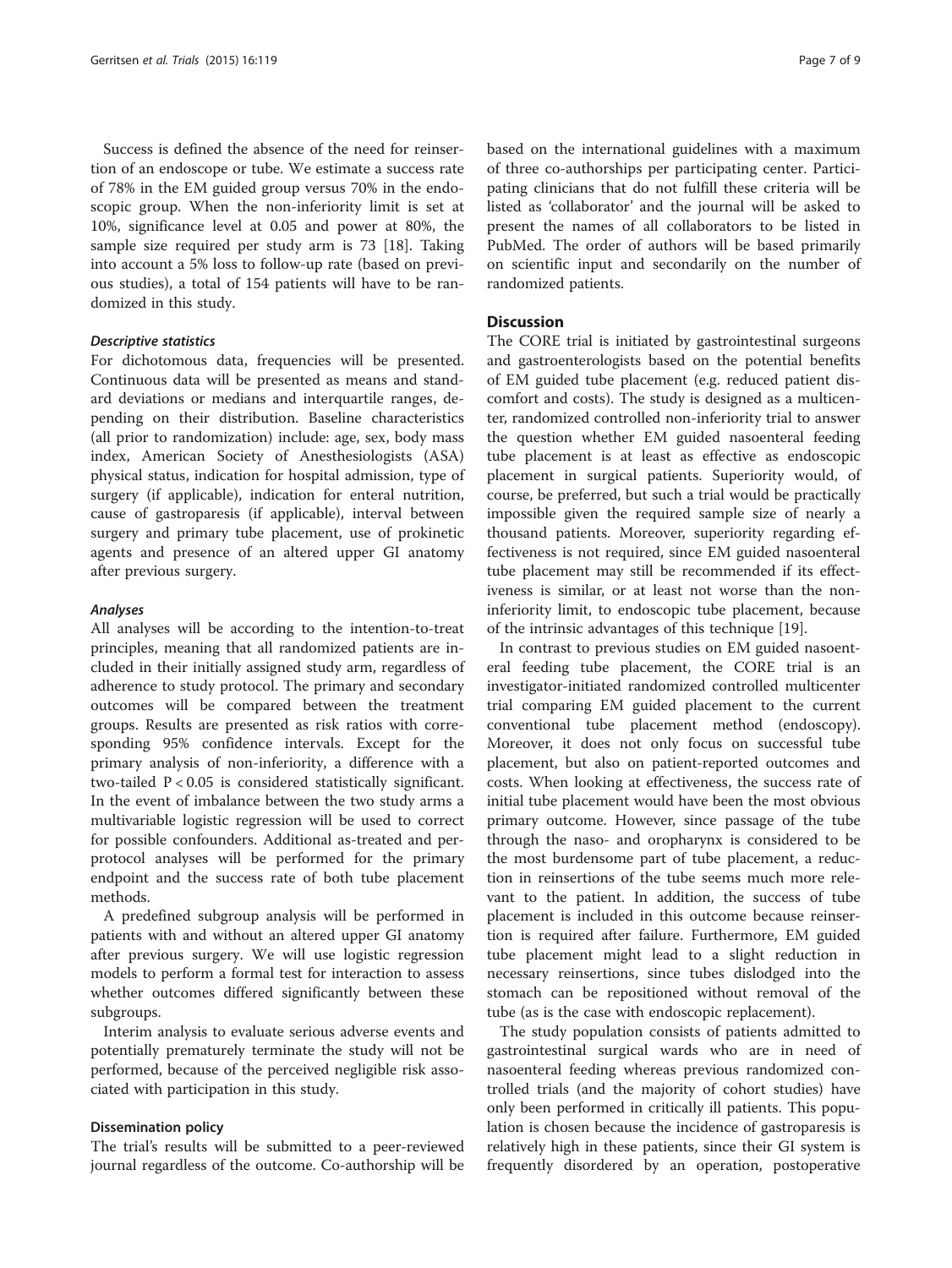<span id="page-8-0"></span>complications or the underlying or concomitant disease. Gastroparesis is especially a problem in patients after abdominal surgery and many feeding strategies have been investigated [[20](#page-9-0)-[22\]](#page-9-0). The high incidence of gastroparesis may not only lead to a frequent need for nasoenteral feeding, but it also hampers post-pyloric tube placement due to gastric stasis. Moreover, in a substantial subset of surgical patients the upper GI anatomy is altered due to surgery, which may complicate tube placement as, consequently, also the route of the feeding tube has changed. When a nasoenteral feeding tube placement method would prove to be successful in the surgical population, the results can probably be extrapolated easily to the overall hospital population requiring nasoenteral feeding.

In conclusion, the CORE trial is a randomized controlled multicenter trial, which will generate evidence on the effectiveness of EM guided placement of nasoenteral feeding tubes in surgical patients and its related costs as compared to endoscopic placement, and can potentially offer a strong argument to further implement this technique as method of choice for placement of nasoenteral feeding tubes.

# Trial status

The first patient was randomized on the 13th of March 2014. As of February 23rd 2015, 133 of 154 patients (86%) have been randomized and inclusion is progressing according to schedule.

# Additional file

[Additional file 1:](http://www.trialsjournal.com/content/supplementary/s13063-015-0633-1-s1.doc) Time schedule of enrolment, interventions, and assessments of participants in the CORE trial.

#### Abbreviations

ASA: American society of anesthesiologists; CORE: Electromagnetic guided or endoscopic nasoenteral feeding tube placement in surgical patients; CRF: Case report form; EM: Electromagnetic; GI: Gastrointestinal; VAS: Visual analogue scale.

#### Competing interests

The authors declare that they have no competing interests.

#### Authors' contributions

AG drafted the manuscript. AG, TR, MGD, ORB, JJB, DTU, PvD, GWE, IQM, JFM, CR, ACT, PhMK, DJB, EMM and MGB participated in the design of the study during several meetings. AG, MGD and MGB performed the sample size calculation. All authors critically assessed the study design or included patients in the study, edited the manuscript, and read and approved the final manuscript.

#### Acknowledgements

Stichting Agis (Amersfoort, the Netherlands), Stichting Achmea Gezondheidszorg (Leiden, the Netherlands) and CORPAK MedSystems UK (Gatwick, United Kingdom) financially supported the CORE trial. The sponsors had no influence on the design of the study; neither do they have any influence on the data collection, interpretation or decision to publish the results. The authors have no individual agreements, affiliations with or involvement in any of these organizations.

#### Author details

<sup>1</sup>Department of Surgery, Academic Medical Center, PO Box 22660, 1100 DD Amsterdam, the Netherlands. <sup>2</sup>Department of Surgery, University Medical Center Utrecht, PO Box 85500, 3508 GA, Utrecht, the Netherlands. <sup>3</sup>Clinical Research Unit, Academic Medical Center, PO Box 22660, 1100 DD, Amsterdam, the Netherlands. <sup>4</sup>Department of Gastroenterology and Hepatology, Academic Medical Center, PO Box 22660, 1100 DD, Amsterdam, the Netherlands. <sup>5</sup>Department of Surgery, Gelre Hospital, PO Box 9014, 7300 DS, Apeldoorn, the Netherlands. <sup>6</sup>Department of Gastroenterology, Gelre Hospital, PO Box 9014, 7300 DS, Apeldoorn, the Netherlands. <sup>7</sup>Department of Gastroenterology and Hepatology, University Medical Center Utrecht, PO Box 85500, 3508 GA, Utrecht, the Netherlands. <sup>8</sup>Department of Surgery, Canisius Wilhelmina Hospital, PO Box 9015, 6500 GS, Nijmegen, the Netherlands. 9 Department of Gastroenterology, Canisius Wilhelmina Hospital, PO Box 9015, 6500 GS, Nijmegen, the Netherlands. <sup>10</sup>Department of Surgery, Hospital Gelderse Vallei, PO Box 9025, 6710 HN, Ede, the Netherlands. <sup>11</sup>Department of Gastroenterology, Hospital Gelderse Vallei, PO Box 9025, 6710 HN, Ede, the **Netherlands** 

#### Received: 8 December 2014 Accepted: 4 March 2015 Published online: 26 March 2015

#### References

- 1. Visser A, Ubbink DT, van Wijngaarden AKS, Gouma DJ, Goslings JC. Quality of care and analysis of surgical complications. Dig Surg. 2012;29:391–9.
- 2. Enestvedt CK, Diggs BS, Cassera MA, Hammill C, Hansen PD, Wolf RF. Complications nearly double the cost of care after pancreaticoduodenectomy. Am J Surg. 2012;204:332–8.
- 3. van der Schueren MAVB-d, van Leeuwen PA, Sauerwein HP, Kuik DJ, Snow GB, Quak JJ. Assessment of malnutrition parameters in head and neck cancer and their relation to postoperative complications. Head Neck. 1997;19:419–25.
- 4. Durkin M, Mercer K, McNulty M, Phipps L, Upperton J, Giles M, et al. Vascular surgical society of great britain and ireland: contribution of malnutrition to postoperative morbidity in vascular surgical patients. Br J Surg. 1999;86:702.
- 5. Pikul J, Sharpe MD, Lowndes R, Ghent CN. Degree of preoperative malnutrition is predictive of postoperative morbidity and mortality in liver transplant recipients. Transplantation. 1994;57:469–72.
- 6. Braunschweig CL, Levy P, Sheean PM, Wang X. Enteral compared with parenteral nutrition: a meta-analysis. Am J Clin Nutr. 2001;74:534–42.
- 7. Halloran O, Grecu B, Sinha A. Methods and complications of nasoenteral intubation. JPEN J Parenter Enteral Nutr. 2011;35:61–6.
- 8. Gerritsen A, Besselink MG, Cieslak KP, Vriens MR, Steenhagen E, van Hillegersberg R, et al. Efficacy and complications of nasojejunal, jejunostomy and parenteral feeding after pancreaticoduodenectomy. J Gastrointest Surg. 2012;16:1144–51.
- 9. Gray R, Tynan C, Reed L, Hasse J, Kramlich M, Roberts S, et al. Bedside electromagnetic-guided feeding tube placement: an improvement over traditional placement technique? Nutr Clin Pract. 2007;22:436–44.
- 10. Hemington-Gorse SJ, Sheppard NN, Martin R, Shelley O, Philp B, Dziewulski P. The use of the Cortrak Enteral Access System<sup>TM</sup> for post-pyloric (PP) feeding tube placement in a Burns Intensive Care Unit. Burns. 2011;37:277–80.
- 11. Powers J, Luebbehusen M, Spitzer T, Coddington A, Beeson T, Brown J, et al. Verification of an electromagnetic placement device compared with abdominal radiograph to predict accuracy of feeding tube placement. JPEN J Parenter Enteral Nutr. 2011;35:535–9.
- 12. Rivera R, Campana J, Hamilton C, Lopez R, Seidner D. Small bowel feeding tube placement using an electromagnetic tube placement device: accuracy of tip location. JPEN J Parenter Enteral Nutr. 2011;35:636–42.
- 13. Windle EM, Beddow D, Hall E, Wright J, Sundar N. Implementation of an electromagnetic imaging system to facilitate nasogastric and post-pyloric feeding tube placement in patients with and without critical illness. J Hum Nutr Diet. 2010;23:61–8.
- 14. Gerritsen A, van der Poel MJ, de Rooij T, Molenaar IQ, Bergman JJ, Busch OR, et al. Systematic review on bedside electromagnetic guided, endoscopic and fluoroscopic placement of nasoenteral feeding tubes. Gastrointest Endosc. 2015. [Epub ahead of print]
- 15. Gerritsen A, de Rooij T, van der Poel MJ, Dijkgraaf MGW, Bemelman W, Busch ORC, et al. Endoscopic versus bedside electromagnetic-guided placement of nasoenteral feeding tubes in surgical patients. J Gastrointest Surg. 2014;18:1664–72.